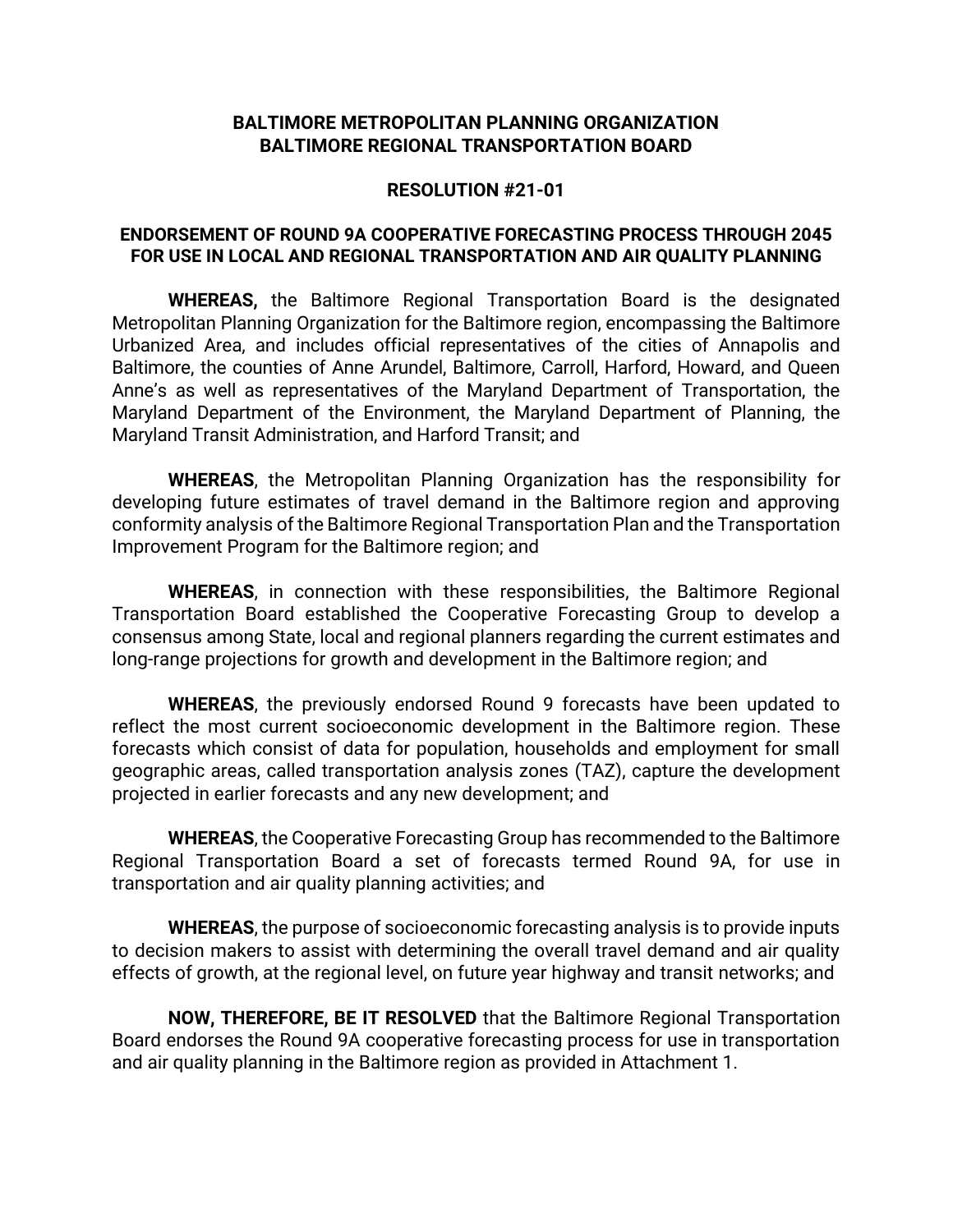**I HEREBY CERTIFY** that the Baltimore Regional Transportation Board, as the Metropolitan Planning Organization for the Baltimore region, approved the aforementioned resolution at its July 28, 2020 meeting.

7-28-20

Lynde Eisenberg

Date Lynda Eisenberg, Chairman Baltimore Regional Transportation Board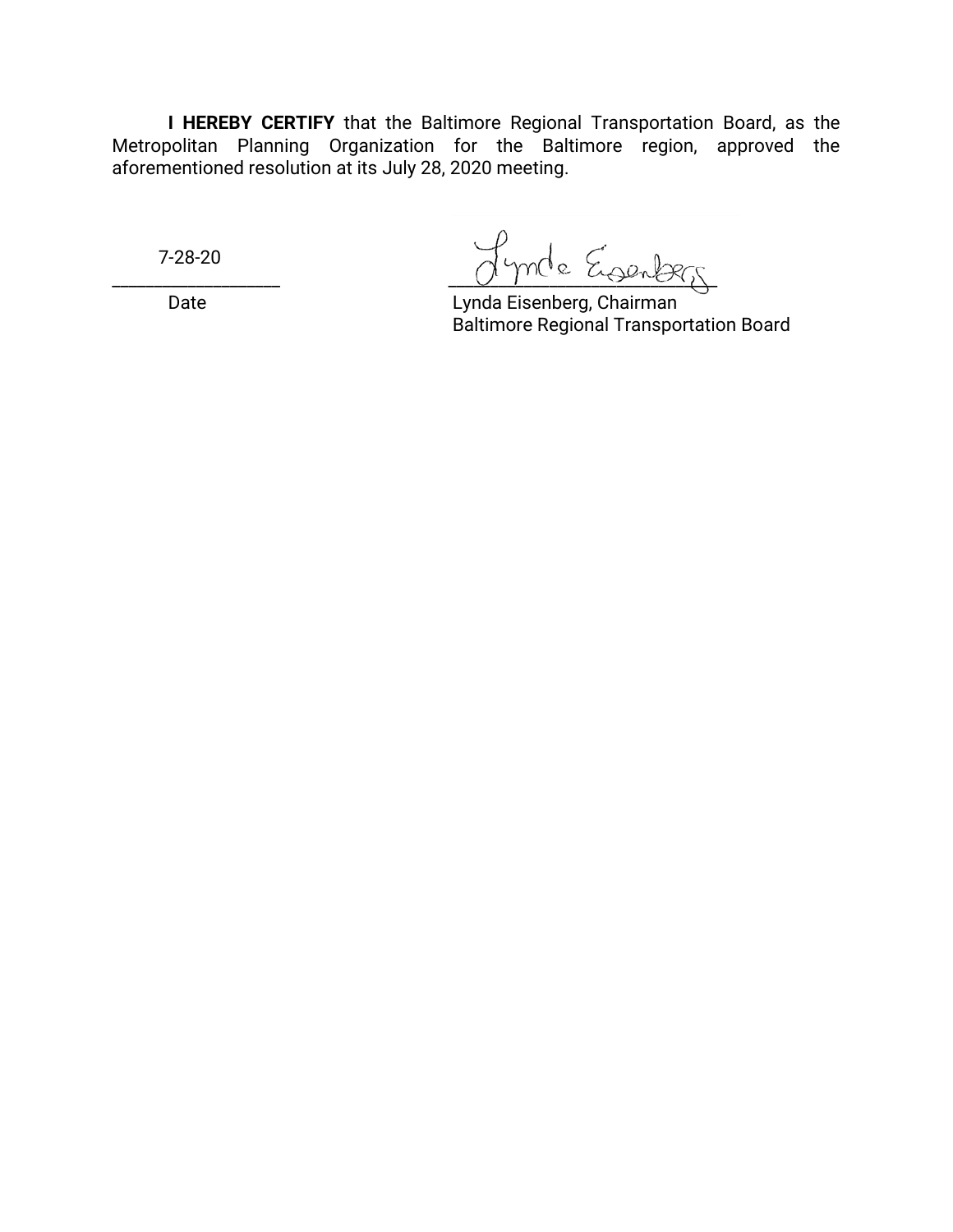### **Local Jurisdiction Submissions: Round 9A Cooperative Forecasts – Population, Household and Employment Controls**

| <b>JURISDICTION</b>     | 2015      | 2020      | 2025      | 2030      | 2035      | 2040      | 2045      |
|-------------------------|-----------|-----------|-----------|-----------|-----------|-----------|-----------|
| Anne Arundel            |           |           |           |           |           |           |           |
| County                  | 564,420   | 578,883   | 594,998   | 608,993   | 620,354   | 632,195   | 645,195   |
| <b>Baltimore City</b>   | 615,813   | 617,018   | 626,989   | 627,904   | 636,723   | 648,033   | 647,127   |
| <b>Baltimore County</b> | 830,918   | 852,310   | 860,556   | 868,589   | 880,917   | 895,127   | 905,979   |
| <b>Carroll County</b>   | 167,550   | 169,200   | 171,700   | 175,150   | 178,500   | 181,800   | 185,150   |
| <b>Harford County</b>   | 250,025   | 257,680   | 264,870   | 271,865   | 280,570   | 289,220   | 294,250   |
| <b>Howard County</b>    | 313,359   | 329,986   | 346,147   | 358,856   | 366,641   | 370,823   | 371,222   |
| Queen Anne's            |           |           |           |           |           |           |           |
| County                  | 48,477    | 51,813    | 55,434    | 58,319    | 61,021    | 63,533    | 66,148    |
| <b>Baltimore Region</b> | 2,790,561 | 2,856,890 | 2,920,693 | 2,969,675 | 3,024,726 | 3,080,732 | 3,115,070 |

### **Table 1: Round 9A Population**

### Round 9A Population Changes

|                         | $2015 -$ | $2025 -$ | 2035-  | $2015 -$ | $2015 -$ | 2025- | 2035- | $2015 -$ |
|-------------------------|----------|----------|--------|----------|----------|-------|-------|----------|
| <b>JURISDICTION</b>     | 2025     | 2035     | 2045   | 2045     | 2025     | 2035  | 2045  | 2045     |
| Anne Arundel            |          |          |        |          |          |       |       |          |
| County                  | 30,578   | 25,356   | 24,841 | 80,775   | 5.4%     | 4.3%  | 4.0%  | 14.3%    |
| <b>Baltimore City</b>   | 11,176   | 9,733    | 10,405 | 31,314   | 1.8%     | 1.6%  | 1.6%  | 5.1%     |
| <b>Baltimore County</b> | 29,638   | 20,361   | 25,061 | 75,061   | 3.6%     | 2.4%  | 2.8%  | 9.0%     |
| <b>Carroll County</b>   | 4,150    | 6,800    | 6,650  | 17,600   | 2.5%     | 4.0%  | 3.7%  | 10.5%    |
| <b>Harford County</b>   | 14,844   | 15,700   | 13,680 | 44,224   | 5.9%     | 5.9%  | 4.9%  | 17.7%    |
| <b>Howard County</b>    | 32,788   | 20,494   | 4,581  | 57,863   | 10.5%    | 5.9%  | 1.2%  | 18.5%    |
| Queen Anne's            |          |          |        |          |          |       |       |          |
| County                  | 6,957    | 5,588    | 5,127  | 17,671   | 14.4%    | 10.1% | 8.4%  | 36.5%    |
| <b>Baltimore Region</b> | 130,131  | 104,033  | 90,345 | 324,509  | 4.7%     | 3.6%  | 3.0%  | 11.6%    |

### **Note: Throughout, Anne Arundel County data includes the City of Annapolis**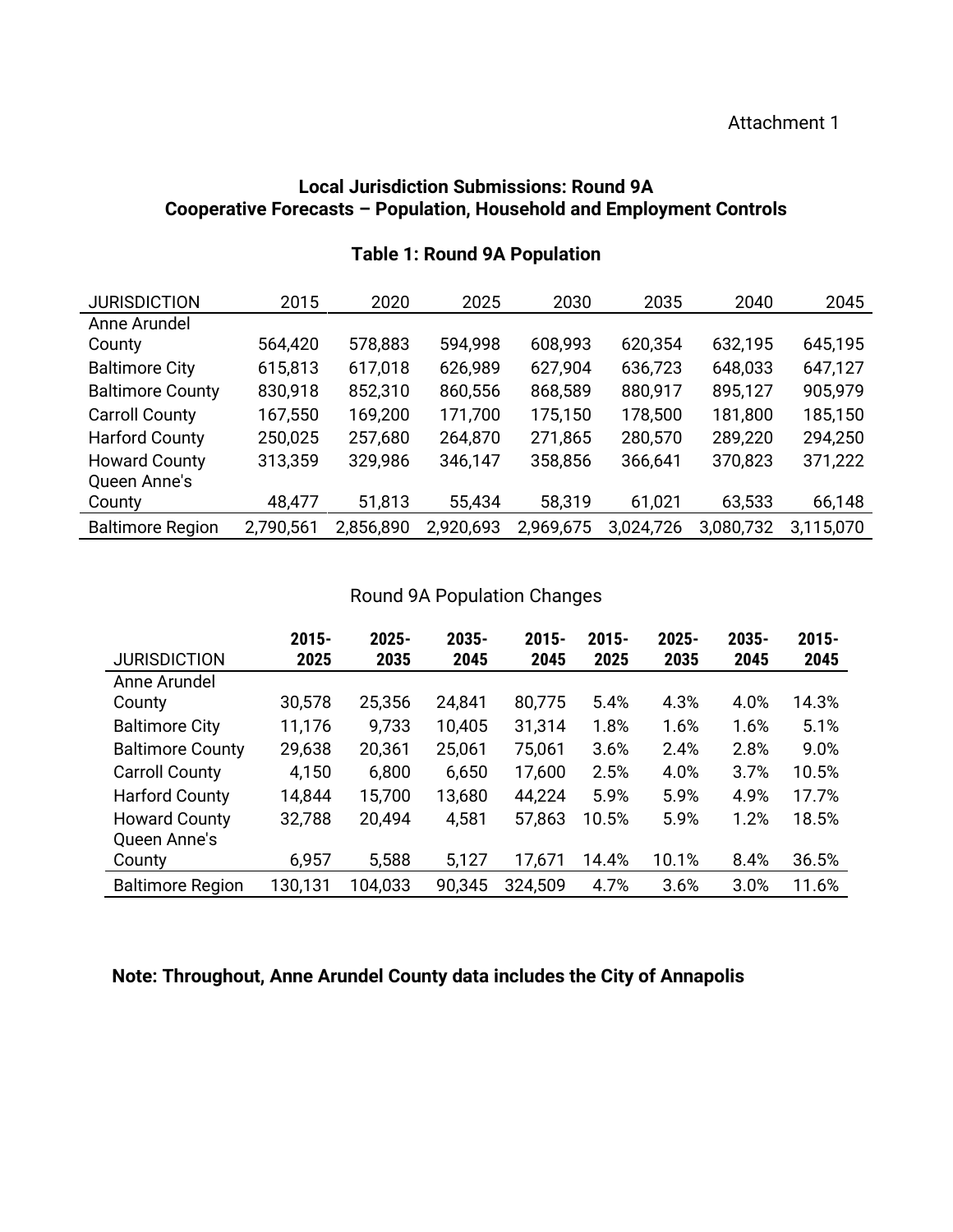| <b>JURISDICTION</b>     | 2015      | 2020      | 2025      | 2030      | 2035      | 2040      | 2045      |
|-------------------------|-----------|-----------|-----------|-----------|-----------|-----------|-----------|
| <b>Anne Arundel</b>     |           |           |           |           |           |           |           |
| County                  | 209,104   | 215,369   | 224,654   | 232,360   | 238,833   | 244,964   | 247,110   |
| <b>Baltimore City</b>   | 250,238   | 254,557   | 259,667   | 262,988   | 269,119   | 271,327   | 273,363   |
| <b>Baltimore County</b> | 322,738   | 328,174   | 332,906   | 336,349   | 341,413   | 346,943   | 351,163   |
| <b>Carroll County</b>   | 61,045    | 62,667    | 64,394    | 66,522    | 67,975    | 69,118    | 70,332    |
| <b>Harford County</b>   | 93,362    | 97,241    | 101,021   | 104,801   | 108,590   | 112,380   | 114,752   |
| <b>Howard County</b>    | 111,753   | 118,936   | 126,992   | 133,388   | 138,062   | 139,802   | 139,932   |
| <b>Queen Anne's</b>     |           |           |           |           |           |           |           |
| County                  | 18,645    | 20,355    | 22,068    | 23,413    | 24,705    | 25,735    | 26,807    |
| <b>Baltimore Region</b> | 1,066,885 | 1,097,299 | 1,131,703 | 1,159,822 | 1,188,698 | 1,210,269 | 1,223,459 |

## **Table 2: Round 9A Households**

## Round 9A Household Changes

|                       | $2015 -$ | 2025-  | 2035-  | $2015 -$ | $2015 -$ | 2025- | 2035- | $2015 -$ |
|-----------------------|----------|--------|--------|----------|----------|-------|-------|----------|
| <b>JURISDICTION</b>   | 2025     | 2035   | 2045   | 2045     | 2025     | 2035  | 2045  | 2045     |
| Anne Arundel          |          |        |        |          |          |       |       |          |
| County                | 15,550   | 14,179 | 8,277  | 38,006   | 7.4%     | 6.3%  | 3.5%  | 18.2%    |
| <b>Baltimore City</b> | 9,429    | 9,452  | 4,244  | 23,124   | 3.8%     | 3.6%  | 1.6%  | 9.2%     |
| <b>Baltimore</b>      |          |        |        |          |          |       |       |          |
| County                | 10,168   | 8,507  | 9,750  | 28,425   | 3.2%     | 2.6%  | 2.9%  | 8.8%     |
| <b>Carroll County</b> | 3,350    | 3,581  | 2,357  | 9,288    | 5.5%     | 5.6%  | 3.5%  | 15.2%    |
| <b>Harford County</b> | 7,658    | 7,570  | 6,161  | 21,389   | 8.2%     | 7.5%  | 5.7%  | 22.9%    |
| <b>Howard County</b>  | 15,239   | 11,070 | 1,870  | 28,179   | 13.6%    | 8.7%  | 1.4%  | 25.2%    |
| <b>Queen Anne's</b>   |          |        |        |          |          |       |       |          |
| County                | 3,423    | 2,637  | 2,102  | 8,162    | 18.4%    | 11.9% | 8.5%  | 43.8%    |
| <b>Baltimore</b>      |          |        |        |          |          |       |       |          |
| Region                | 64,818   | 56,995 | 34,762 | 156,574  | 6.1%     | 5.0%  | 2.9%  | 14.7%    |